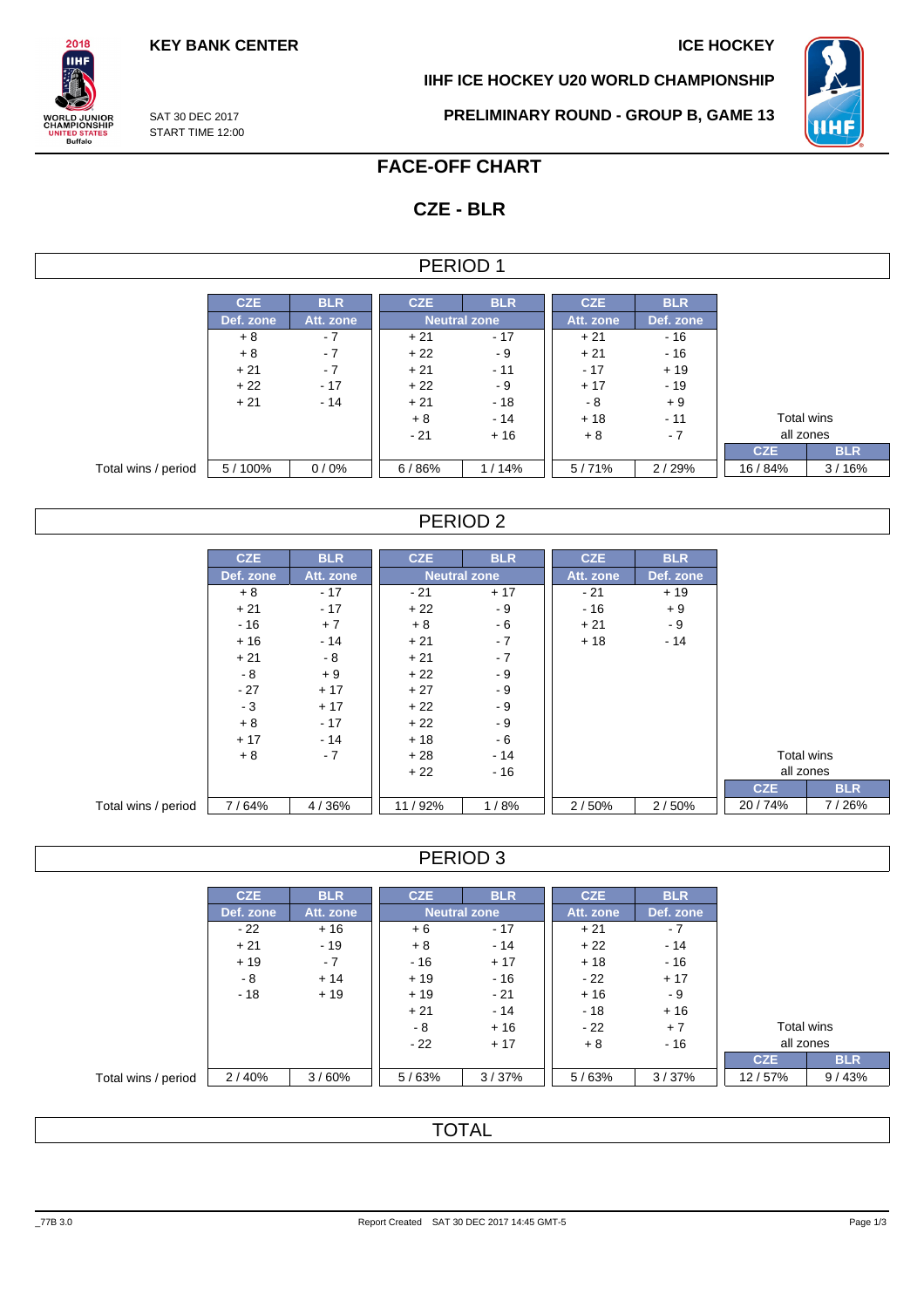## **KEY BANK CENTER ICE HOCKEY**

# **IIHF ICE HOCKEY U20 WORLD CHAMPIONSHIP**



# **PRELIMINARY ROUND - GROUP B, GAME 13**

SAT 30 DEC 2017 START TIME 12:00

|                   |            |            |                     |       |            |            |            | $\sim$     |  |  |
|-------------------|------------|------------|---------------------|-------|------------|------------|------------|------------|--|--|
|                   | <b>CZE</b> | <b>BLR</b> | <b>CZE</b>          | BLR   | <b>CZE</b> | <b>BLR</b> | Total wins |            |  |  |
|                   | Def. zone  | Att. zone  | <b>Neutral zone</b> |       | Att. zone  | Def. zone  | all zones  |            |  |  |
|                   |            |            |                     |       |            |            | <b>CZE</b> | <b>BLR</b> |  |  |
| Total wins / game | 14 / 67%   | 133%       | 22/81%              | 5/19% | 12/63%     | 7/37%      | 48/72%     | 19 / 28%   |  |  |